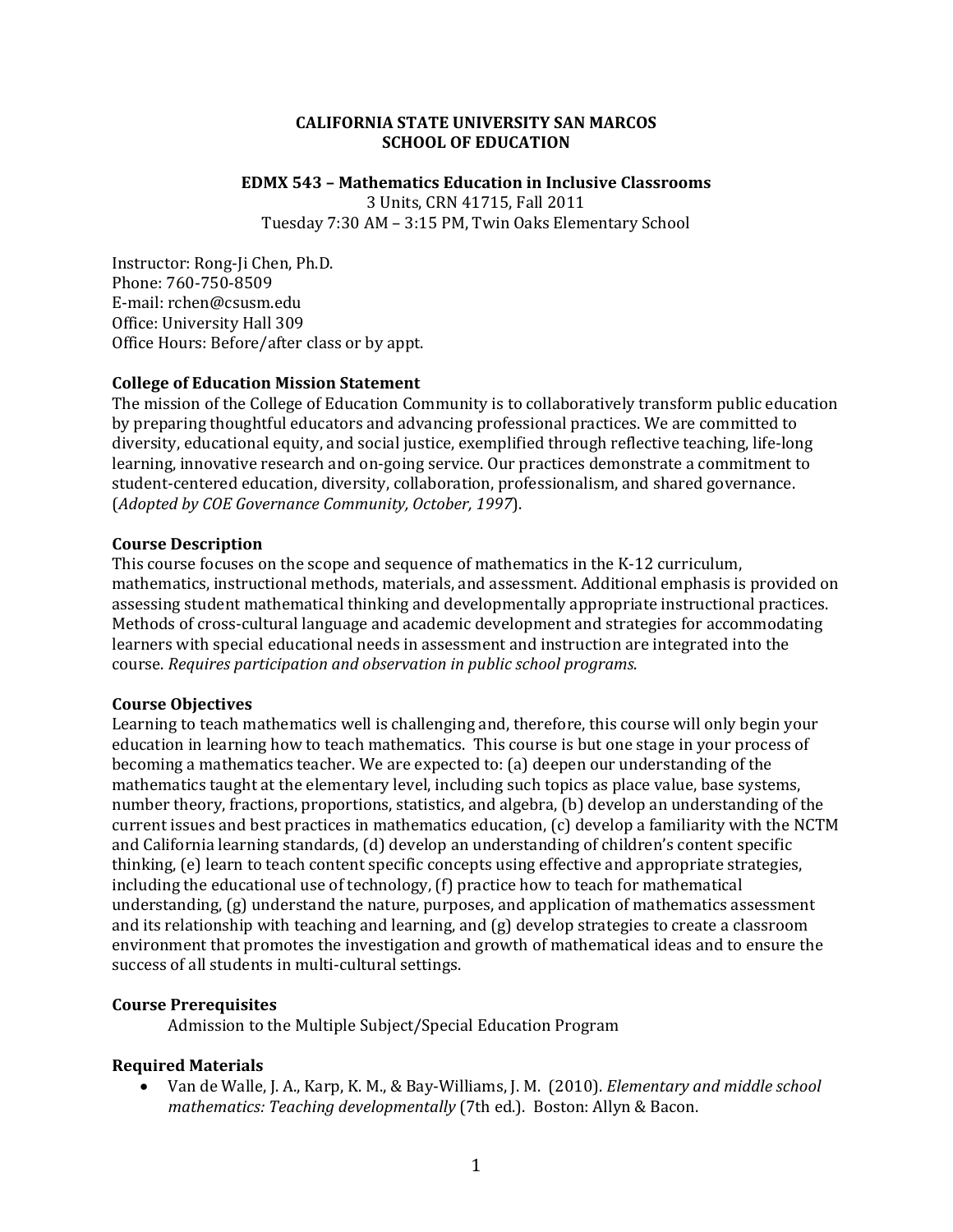- California Department of Education (2010). *Common core state standards for mathematics*. Sacramento, CA: Author. http://www.cde.ca.gov/ci/cc/
- California Department of Education (2005). *Mathematics framework for California public schools: Kindergarten through grade twelve*. Sacramento, CA: Author. http://www.cde.ca.gov/ci/ma/cf/index.asp.
- Several other readings may be required and will be available for download.

You are also required to access the following Web sites and materials for this course:

- National Council of Teachers of Mathematics (2000). *Principles and standards for school* http://www.nctm.org/standards/content.aspx?id=16909 *mathematics*. Reston, VA: Author. An overview of this document can be found at:
- http://www.cde.ca.gov/ta/tg/sr/documents/math1105.doc ● Star Test Blueprints for Standards Items (grades 2-7)

# **Recommended Materials**

- Turnbull, A., Turnbull, R., & Wehmeyer, M. (2010). *Exceptional lives: Special education in today's schools* (6th ed). Upper Saddle River, NJ: Pearson Merrill.
- *mathematics: Cognitively guided instruction*. Portsmouth, NH: Heinemann. Carpenter, T. P., Fennema, E., Franke, M. L., Levi, L., & Empson, S. B. (1999). *Children's*
- Carpenter, T. P., Franke, M. L., & Levi, L. (2003). *Thinking mathematically: Integrating arithmetic & algebra in elementary school*. Portsmouth, NH: Heinemann.
- Lampert, M. (2001). *Teaching problems and the problems of teaching*. New Haven, CT: Yale University Press.
- Burns, M. (2007). *About teaching mathematics: A K‐8 resource* (3rd Ed.). Sausalito, CA: Math Solutions Publications.

# **Authorization to Teach English Language Learners**

 credential with authorization to teach English learners. (*Approved by CCTC in SB2042 Program Standards, August 2002*) The CSUSM credential program has been specifically designed to prepare teachers for the diversity of languages often encountered in California public school classrooms. The authorization to teach English learners is met through the infusion of content and experiences within the credential program as well as additional coursework. Students successfully completing this program receive a

### **Teacher Performance Expectation (TPE) Competencies**

The course objectives, assignments, and assessments have been aligned with the CTC standards for Multiple Subject Credential. This course is designed to help teachers seeking a California teaching credential to develop the skills, knowledge, and attitudes necessary to assist schools and district in implementing effective programs for all students. The successful candidate will be able to merge theory and practice in order to realize a comprehensive and extensive educational program for all students. Primary emphases:

- TPE 1a-Subject Specific Pedagogical Skills for MS Teaching (Mathematics)
- TPE 2-Monitoring Student Learning During Instruction

## **California Teacher Performance Assessment (CalTPA)**

Beginning July 1, 2008 all California credential candidates must successfully complete a stateapproved system of teacher performance assessment (TPA), to be embedded in the credential program of preparation. At CSUSM this assessment system is called the CalTPA or the TPA for short.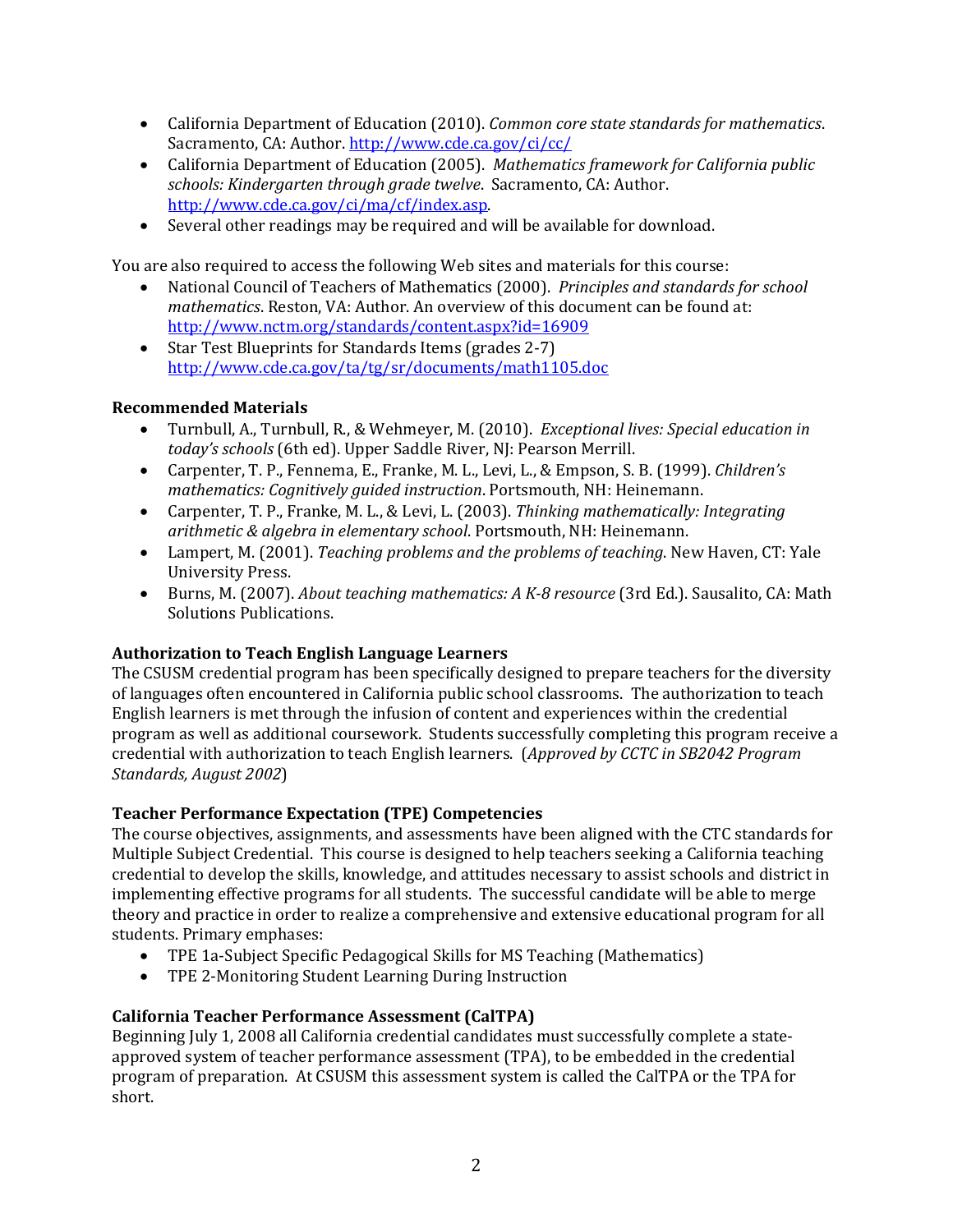To assist your successful completion of the TPA, a series of informational seminars are offered over the course of the program. TPA related questions and logistical concerns are to be addressed during the seminars. Your attendance to TPA seminars will greatly contribute to your success on the assessment.

Additionally, School of Education (SoE) classes use common pedagogical language, lesson plans (lesson designs), and unit plans (unit designs) in order to support and ensure your success on the TPA and more importantly in your credential program.

found on the SoE website at http://www.csusm.edu/coe/CalTPA/CalTPA.html The CalTPA Candidate Handbook, TPA seminar schedule, and other TPA support materials can be

## **CSUSM Writing Requirement**

The CSUSM writing requirement of 2500 words is met through the completion of course assignments. Therefore, all writing will be looked at for content, organization, grammar, spelling, and format. For this class please use APA Manual, 6th edition (see a guide at http://owl.english.purdue.edu/owl/section/2/10/ ).

#### **Students with Disabilities Requiring Reasonable Accommodations**

Students with disabilities who require reasonable accommodations must be approved for services by providing appropriate and recent documentation to the Office of Disable Student Services (DSS). This office is located in Craven Hall 4300, and can be contacted by phone at (760) 750‐4905, or TTY (760) 750‐4909. Students authorized by DSS to receive reasonable accommodations should meet with their instructor during office hours or, in order to ensure confidentiality, in a more private setting.

#### **Attendance Policy**

 (*Adopted by the COE Governance Community, December, 1997*). Due to the dynamic and interactive nature of courses in the School of Education, all students are expected to attend all classes and participate actively. At a minimum, students must attend more than 80% of class time, or s/he may not receive a passing grade for the course at the discretion of the instructor. Individual instructors may adopt more stringent attendance requirements. Should the student have extenuating circumstances, s/he should contact the instructor as soon as possible.

 Arriving late or leaving early by more than 20 minutes counts as an absence. Notifying the Teacher education is a professional preparation program. Therefore, for this course: Students missing more than one class session cannot earn an A or A‐. Students missing more than two class sessions cannot earn a B or B+. Students missing more than three class sessions cannot earn a C+. instructor does not constitute an excuse. All assignments must be turned in on due date even in case of an absence. Note: A day has two sessions. See schedule below.

### **CSUSM Academic Honesty Policy**

Students will be expected to adhere to standards of academic honesty and integrity, as outlined in the Student Academic Honesty Policy. All written work and oral presentation assignments must be original work. All ideas/materials that are borrowed from other sources must have appropriate references to the original sources. Any quoted material should give credit to the source and be punctuated with quotation marks.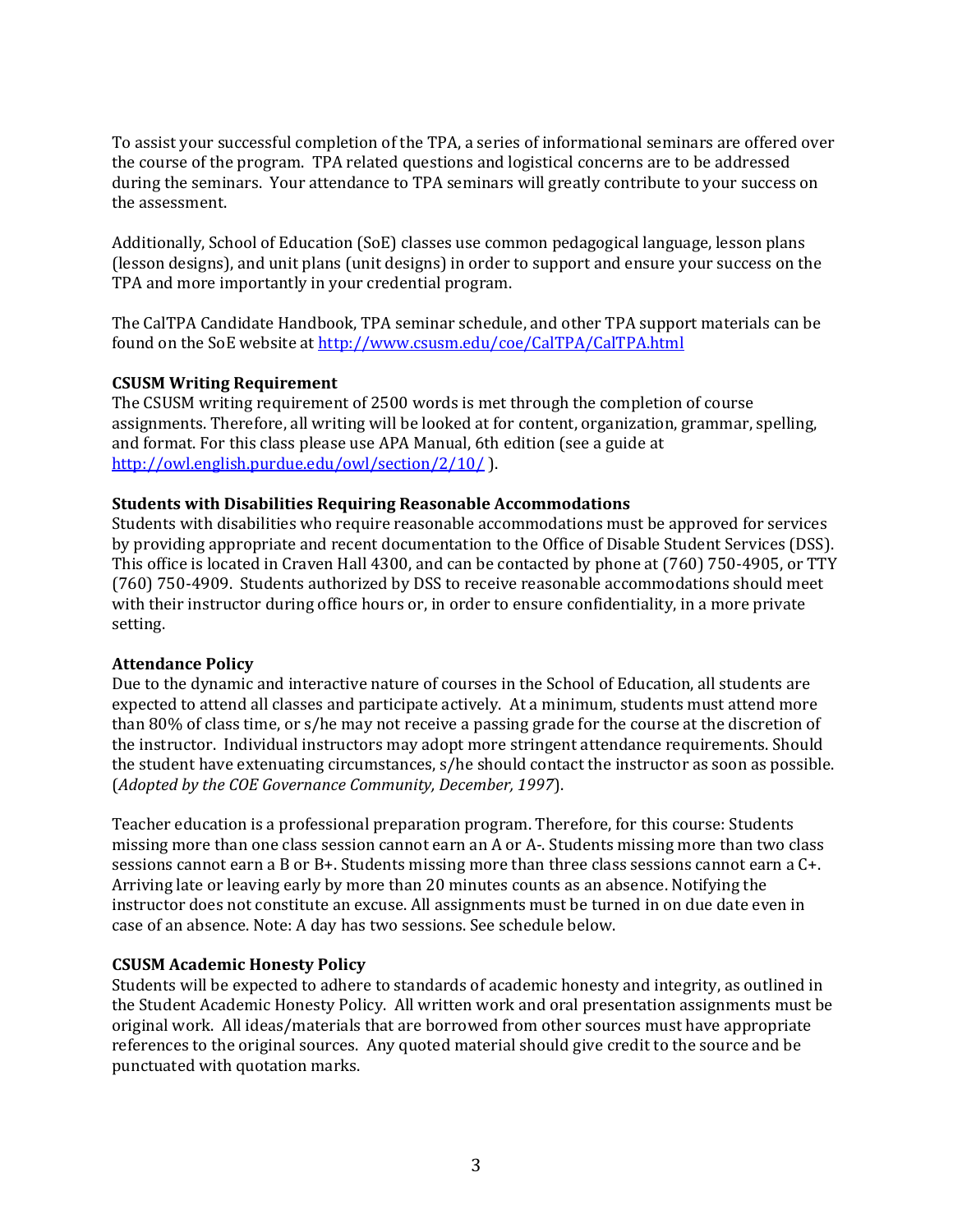student for academic dishonesty in accordance with the general rules and regulations of the Students are responsible for honest completion of their work including examinations. There will be no tolerance for infractions. If you believe there has been an infraction by someone in the class, please bring it to the instructor's attention. The instructor reserves the right to discipline any university. Disciplinary action may include the lowering of grades and/or the assignment of a failing grade for an exam, assignment, or the class as a whole.

Incidents of Academic Dishonesty will be reported to the Dean of Students. Sanctions at the University level may include suspension or expulsion from the University.

#### **Plagiarism**

As an educator, it is expected that each student will do his/her own work, and contribute equally to group projects and processes. Plagiarism or cheating is unacceptable under any circumstances. If you are in doubt about whether your work is paraphrased or plagiarized see the Plagiarism Prevention for Students website http://library.csusm.edu/plagiarism/index.html. If there are questions about academic honesty, please consult the University catalog.

### **Assignments and Requirements**

Each written assignment is expected to have a clear organizational presentation and be free of grammar, punctuation, or spelling errors. There will be a reduction in points for the above mentioned errors. Late assignments may not be accepted. Prepare carefully for class, be ready to discuss readings and assignments thoughtfully and actively participate in all class activities.

Here is a list of the assignments and requirements, followed by descriptions of each of them:

| Reflection on math lesson implementation 10 points |  |
|----------------------------------------------------|--|
|                                                    |  |

Detailed information about the assignments will be given in class and/or on the course Moodle (Cougar Courses). You need to submit the assignments (except drawings and children's work) at the course Moodle. You are responsible for ensuring that assignments are submitted correctly and on time. Late assignments may receive a reduction in points unless prior arrangements have been made with the instructor.

**Reflection Papers/Activities** (25 points) – There are five reflection papers or activities. Detailed information will be given in class and on the Moodle site.

 opportunities to (1) experience teaching a math activity in a small group setting, (2) reflect on **Mathematics Activity** (10 points) – The purpose of this assignment is to provide you with student learning, (3) set up learning centers in a classroom and rotate students through various activities.

This assignment will be completed with a small group of 4‐5 members. Each group will select a math topic in K‐8 curriculum and be responsible for presenting activities from the correspondent chapters in the textbook. Your goal is to engage your peer teacher candidates in advancing their understanding of the key ideas, frameworks, effective teaching strategies, and so on in the chapters.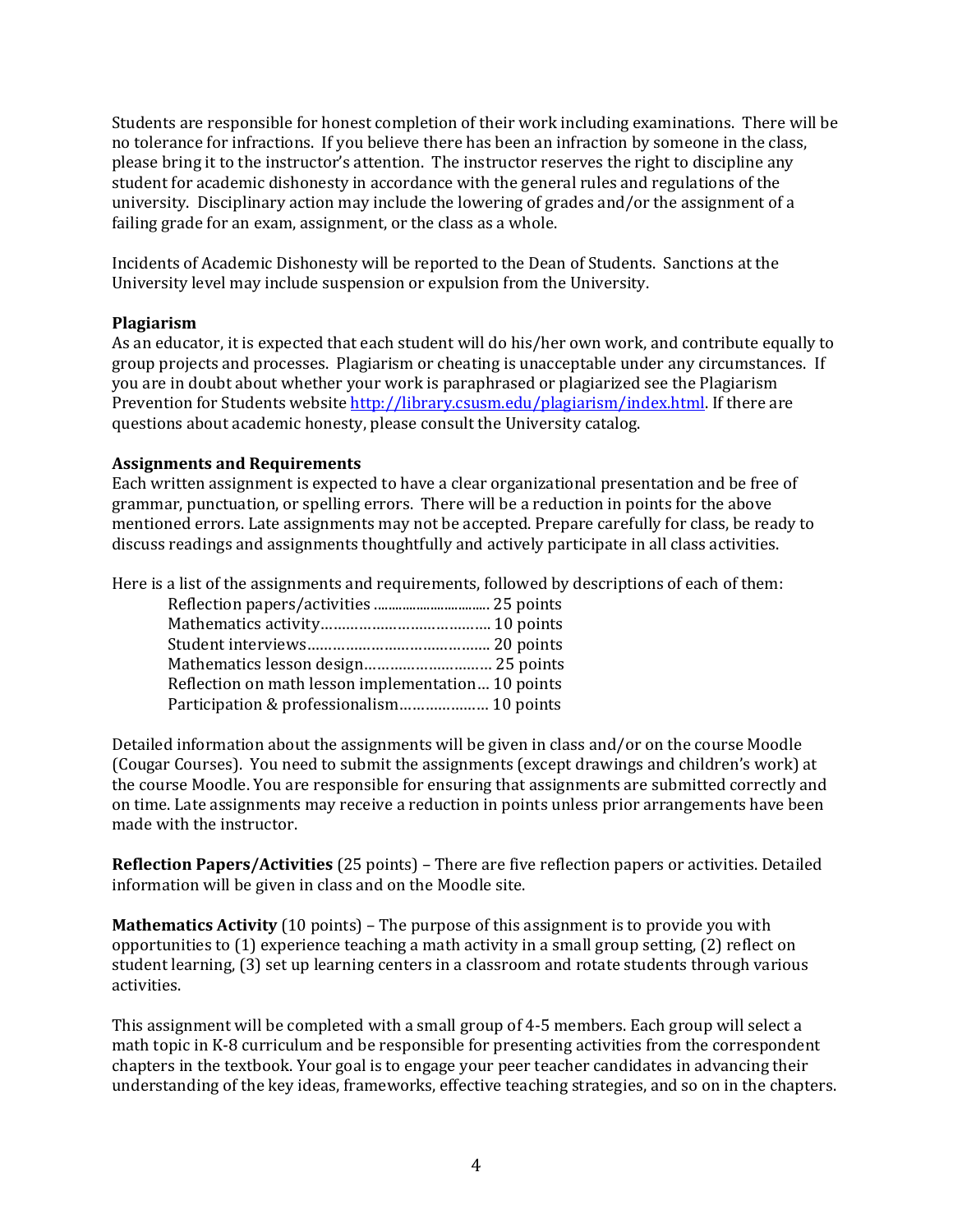This assignment has 2 components:

- is too short or too long, you need to adapt it to fit the time frame. The activity should be  planned and/or adapted to show **evidence of higher‐order thinking** (no bingo games!) 1. **Learning Centers**: You will put theory to practice. Each member will select an activity from the chapters to teach to a small group in class. Choose the activities that help the class understand the big ideas in the chapters and that demonstrate various instructional strategies. Each individual activity should take about 7‐10 minutes. If the activity in the text
- 2. After the presentation, each member will write a **one‐page reflection** (due 1 week after you modify the activity? What was the level of thinking in the activity? How were you able to assess their understanding? How would you modify the activity the next time? you have taught your activity). The reflection should describe the effectiveness of your individual math activity. How were your learners able to complete the activity (making content accessible)? What worked and what didn't (student engagement)? In what ways did

|                   | Approaching         | <b>Meets</b>               | <b>Exceeds</b>              |
|-------------------|---------------------|----------------------------|-----------------------------|
|                   |                     | (includes the criteria for | (includes the criteria for  |
|                   |                     | Approaching)               | Approaching & Meets)        |
| Learning          | Activity was        | & required higher-order    | & provided opportunity for  |
| <b>Center</b>     | engaging            | thinking                   | student interaction         |
| <b>Reflection</b> | Describes what      | & provides an in-depth     | & provides an in-depth      |
|                   | worked and what did | analysis of (1) the        | analysis of (1) the         |
|                   | not work            | strengths of your          | weaknesses of your          |
|                   |                     | teaching/presentation      | teaching/presentation       |
|                   |                     | strategies and (2) the     | strategies and (2) the      |
|                   |                     | aspects of the math        | aspects of the math         |
|                   |                     | activity that worked       | activity that did not work. |
|                   |                     | well                       | What can be done            |
|                   |                     |                            | differently to improve the  |
|                   |                     |                            | effectiveness of the math   |
|                   |                     |                            | activity?                   |

### Mathematics Activity Assignment Grading Rubric

**Student Interviews** (20 points) – Conduct two sets of interviews to assess students' understanding of mathematics. In each set of interviews, you will interview one high performing student and one low performing student. The purpose is to gain insight into students' mathematical thinking and understanding, to evaluate the similarities and differences between the mathematical thinking of students, to learn how to effectively pose questions and interpret the meaning of students' responses, and to provide you with an opportunity to interact with students. Sample interview questions will be provided, but you are encouraged to use your own invention. For each set of interviews, you will choose a grade‐appropriate mathematical topic from the following six areas: (1) number concepts, (2) addition/subtraction, (3) multiplication/division, (4) fraction, (5) measurement/geometry, and (6) algebraic thinking and will submit a reflective report, including the student's written work if available. You can work with a peer in the interviewing process, but each needs to write his/her own report. In addition, you will share/present your interview findings in class. See the Student Interview Guidelines and a sample interview report at the course Moodle. Reports should not exceed 3 pages, double‐spaced.

 **Mathematics Lesson Design** (25 points) – You are required to design a lesson (30 to 40 minutes) and teach it in an elementary school classroom. You can work with classmates in lesson planning or do it individually. In case of group work, each of you will implement the lesson separately. Once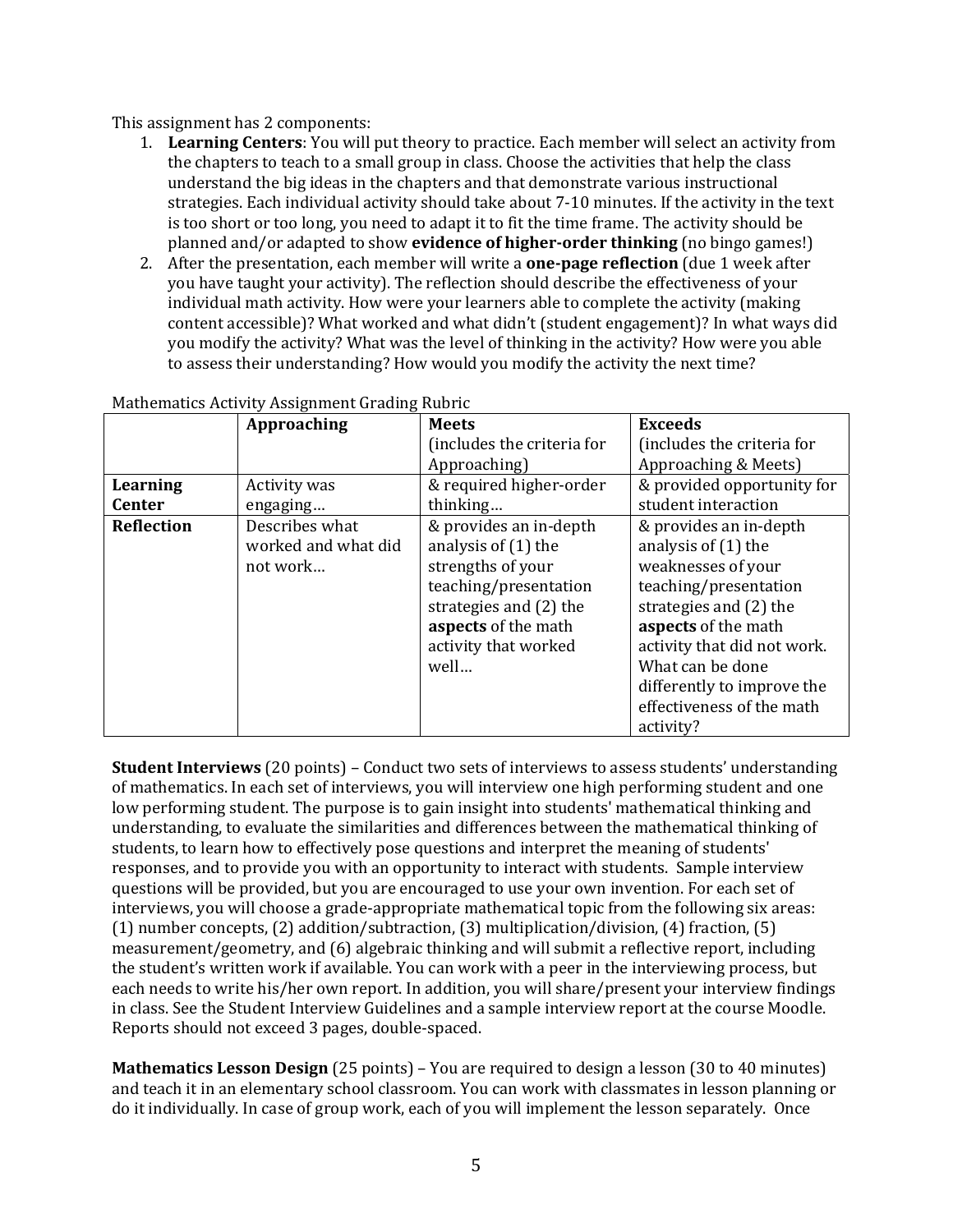you have taught the lesson, you will share your teaching experience in the 543 class by means of an oral presentation.

There are 2 assignment format options to choose from:

 1. You will videotape your teaching of the lesson, reflect on the effectiveness of the lesson (see below for details), and present selected video clips in class. You should include student work samples in your presentation.

### $-OR-$

 2. You will work with other students, ideally at your observation school site, as a study team (groups of 2 or 3 only). The role of the group members will be to observe each others' lessons and take observation notes (template will be provided). Together, you will all reflect and discuss the effectiveness of each lesson in detail (see below for discussion ideas).

 that will be assessed. A lesson design template and the grading rubric will be provided. *Note that they are different than the generic TPA lesson template and rubric*. You will sign up to present your During the presentation of your lesson in class, student work samples should be presented and you may call your teammates up to help you discuss your findings (option 2). Study team observation forms (option 2) and student work samples must be submitted with your lesson design plan. Your teaching performance will not affect your grade; it is more the lesson design and your reflection lesson design in class, and it will be due on the day of your presentation. Note: you are encouraged to submit a draft of your lesson plan for review before the lesson is taught to students.

 **Reflection on Mathematics Lesson Implementation** (10 points) – You will reflect on the implementation of your mathematics lesson. A few prompts for this 2‐page paper are:

- supposed to learn? What evidence of learning do you have? What does the evidence tell What went well and what could be done differently? Did students learn what they were you?
- How did your teaching strategies enhance student learning? What were the strengths and weaknesses of your teaching strategies? What difficulties in learning did you observe? What did you do to overcome such difficulties? If manipulatives were used, were they effective? Why or why not? If you put students in groups, how did group members interact? If a worksheet was given, how did it help or fail to facilitate learning? If you allowed student presentations, how did students share their ideas? How did other students respond to the presentations?
- Cassidy raised a question in the middle of the lesson. You decided at that moment to pursue Why did you make particular moment‐to‐moment decisions in your teaching moves? What were the effects of these moves? For example, you planned to encourage Jason to talk, but Cassidy's question instead of asking Jason to share his ideas. Why did you change your mind and take a detour? It is not sufficient to just say that Cassidy's question was important. You need to explain why the question was important and how the class responded to it.

| rencendir paper grading rubrie. |                                         |                              |  |
|---------------------------------|-----------------------------------------|------------------------------|--|
| Approaching                     | Meets $(6-8 \text{ points})$            | <b>Exceeds</b> (9-10 points) |  |
| $(0-5$ points)                  | (includes the criteria for Approaching) | (includes the criteria for   |  |
|                                 |                                         | Approaching & Meets)         |  |
| Reflects on what                | & includes an in-depth analysis of      | & provides specific and      |  |
| works and what does             | students' learning outcomes; evaluates  | effective strategies for     |  |
| not work                        | the effectiveness of major teaching     | improving the lesson.        |  |
|                                 | strategies and instructional moves      |                              |  |

Reflection paper grading rubric: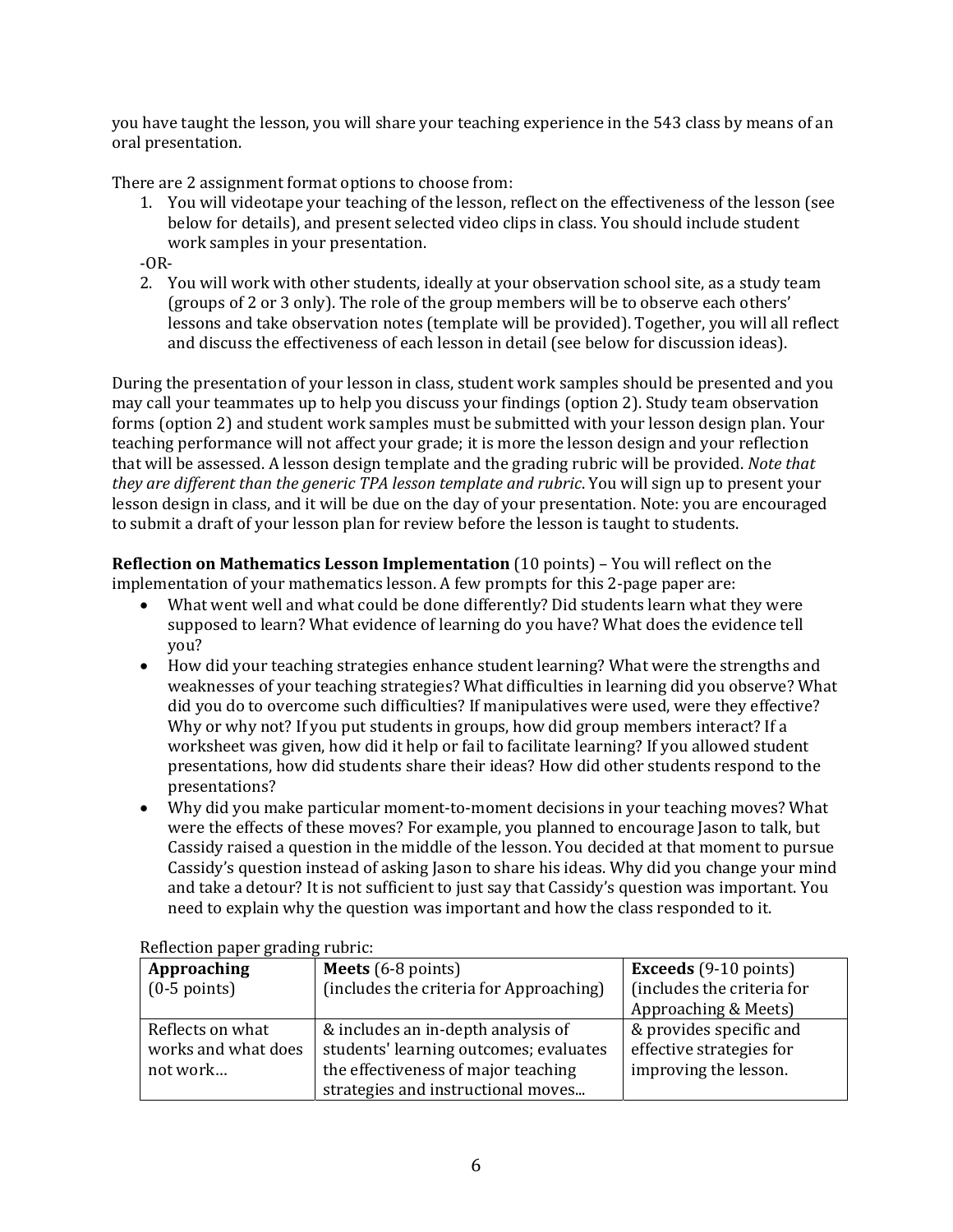**Participation and Professionalism** (10 points) – You are expected to actively participate in in‐ class and online discussions, group work, presentations, and hands‐on activities throughout the course. A positive professional disposition includes a willingness to consider and discuss new ideas objectively, curiosity, perseverance, and seriousness about improving one's self as a teacher. It can also include a sense of humor and social intelligence (e.g., the tact and ability to make others feel comfortable and to contribute).

# **Grading Scale**

Final course grades will be based on the following grading scale:

|                    |                          | .                  |                   |
|--------------------|--------------------------|--------------------|-------------------|
| $A = 93\% - 100\%$ | $A = 90\% - 92\%$        | $B+ = 87\% - 89\%$ | $B = 83\% - 86\%$ |
| $B = 80\% - 82\%$  | $C_{\rm{+}}$ = 77% - 79% | $C = 73\% - 76\%$  | $C = 70\% - 72\%$ |
| $D = 60\% - 69\%$  | $F =$ below 60           |                    |                   |

# **Tentative Schedule**

Please note that modifications may occur at the discretion of the instructor.

| Date | Session, Topics, & Essential Questions                                                                            | Reading & Assignments     |
|------|-------------------------------------------------------------------------------------------------------------------|---------------------------|
| 8/30 | 1. Building a math learning community                                                                             | Syllabus                  |
|      | Course introduction                                                                                               | Van de Walle et al. ch 1  |
|      | Overview of math standards                                                                                        |                           |
|      | What are characteristics of an effective math classroom?                                                          |                           |
|      |                                                                                                                   |                           |
|      | 2. Challenging students with rich math tasks                                                                      |                           |
|      | What are different levels of cognitive demand of math tasks?                                                      |                           |
|      | How can we challenge students using appropriate math tasks?                                                       |                           |
| 9/6  | 3. Unpacking math standards                                                                                       | Van de Walle et al. ch 2, |
|      | What are some similarities and differences between NCTM                                                           | 3, 4                      |
|      | Principles and Standards for School Mathematics and CA math                                                       |                           |
|      | framework and standards? What are the benefits & drawbacks<br>of math standards?                                  | <b>Reflection 1 due</b>   |
|      | <b>Math standards presentations</b>                                                                               |                           |
|      |                                                                                                                   |                           |
|      | 4. Lesson Design                                                                                                  |                           |
|      | How do we make decisions about what to teach and how we                                                           |                           |
|      | teach it? How do we provide opportunities for student thinking                                                    |                           |
|      | and interaction?                                                                                                  |                           |
|      | Lesson plan workshop: Bring ideas & materials                                                                     |                           |
| 9/13 | 5. Assessment of students' thinking in mathematics                                                                | Van de Walle et al. ch 5, |
|      | How do we assess students' understanding and                                                                      | 8,9                       |
|      | misunderstanding of mathematics? What are the purposes of                                                         |                           |
|      | different types of assessment strategies? How do we respond                                                       | <b>Reflection 2 due</b>   |
|      | when students do not learn?                                                                                       |                           |
|      |                                                                                                                   |                           |
|      | 6. Intro. to Cognitively Guided Instruction (CGI).<br>What are some types and structures of math problems? How do |                           |
|      | students solve problems? How do we help children develop                                                          |                           |
|      | number sense?                                                                                                     |                           |
|      | Math activities- Group 1 presentation*                                                                            |                           |
|      | Work time: Bring ideas & materials                                                                                |                           |
| 9/20 | 7. Using models for math teaching & learning (1)                                                                  | Van de Walle et al. ch    |